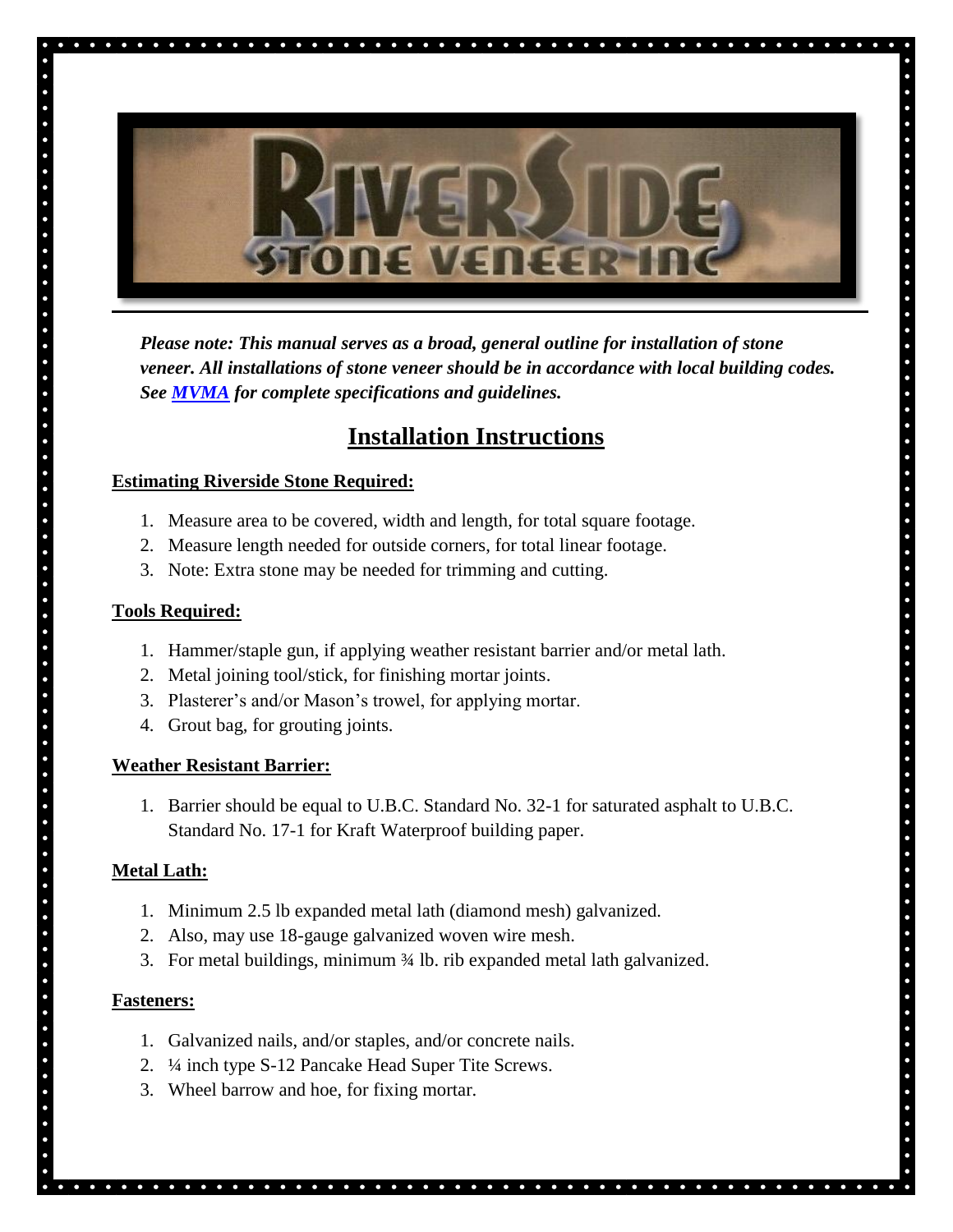- 4. Level, for setting hearth slabs.
- 5. Circular saw with Carborundum blade, for cutting stone pieces.
- 6. Wide mouth nippers/hatchet, for trimming stone.
- 7. Whisk brush, for cleaning finished work.

#### **Mortar Components:**

- 1. Premixed: type-S mortar (spec mix), or
- 2. Component mix:
	- a. Alternate Mix #1:
		- 1 part Type 1 Portland Cement
		- $\frac{1}{2}$  part lime, with 3  $\frac{1}{2}$  to 4  $\frac{1}{2}$  parts masonry sand
	- b. Alternate Mix #2:
		- One part masonry cement (Type-S), with 2 ¼ to 3 parts masonry sand

#### **Masonry Sealer:**

1. Breather-type, non-film forming. Do not use Thompson's sealer.

#### **Mortar:**

- 1. Mixing mortar: Mortar should be mixed to a firm, moist consistency. Mortar that is too dry will not provide the proper bond. If mortar is too wet, it will be weak and messy. Use anti-freeze components to lower the freezing point of the mortar.
- 2. Applying mortar to surface area: Using a plasterer's or mason's trowel, apply mortar to  $\frac{1}{2}$ to ¾ of an inch thick to prepare area. Do not spread more than a workable area (5-10 square feet) so that the mortar does not set up before the stone is applied.

#### **Surface Preparation:**

Using the table below, determine the correct surface preparation for your installation.

## **TABLE 1**

## **WALL SURFACE PREPARATION**

## **Interior:**

#### **Rigid Back wall**

Cover sheathing with a weather resistant barrier; lap joints in a 4" shingle fashion. Then, in accordance with local building codes, install lath or wire mesh using plywood galvanized nails or staples 6" on center vertically and 16" on center paneling horizontally, penetrating studs a minimum of 1". Stop lath 1" from finished wall sheathing edges.

. . . . . . . . . . . . . . . . . . .

\*\*Note: For interior application subject to freezing, use exterior application.

#### **Exterior:**

## **Plywood/Drywall**

Surface must be cleaned and dry, preferably should be plywood. If drywall, it must be painted with primer paint.

**Step 1:** Use #52 Florsett Mortar Thinset. Add water, mix to moist consistency. Let sit for 5-10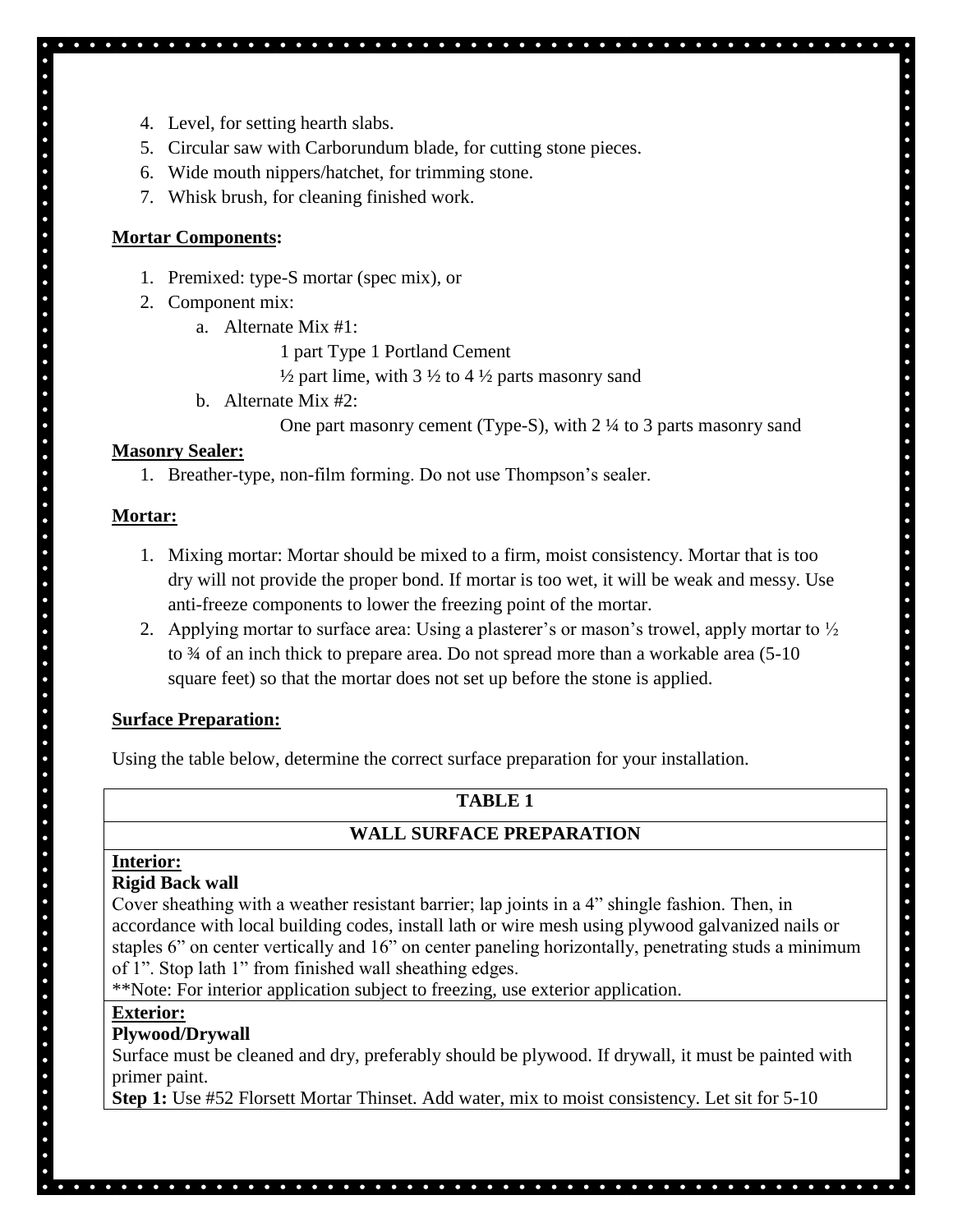minutes, rework/remix and then apply to back of brick or stone slice. Usually 2-3 blobs is enough for stone. Push brick or stone on the wall ensuring good contact between the wall and the material. If stone pieces are large enough, you may have to use nails or screws to help support the stone while the mortar sets.

**Step 2:** After the thinset is fully cured (24 hrs), remove supporting nails/screws, if any, and grout. **Step 3:** Grout is also a powder and water procedure. It is recommended that you use a grout bag for this step. Put grout mixture into bag (2/3 full) and squeeze into mortar joint, much like cake decorating. A 50 lb bag of thinset covers approximately 75 square feet, depending on the depth of the grout.

#### **Open Studs**

Install paperbacked metal lath to studs using nails which penetrate a minimum of 1" on center. Apply  $\frac{1}{2}$  to  $\frac{3}{4}$  inch scratch coat and allow to dry for 48 hours.

#### **Concrete Masonry Stucco (Cleaned and untreated)**

No preparation is needed. Examine newly poured concrete closely to ensure that its finished surface contains no release agents (form oil). If no form oil, etch surface with muriatic acid, rinse thoroughly and/or score with a wire brush.

#### **Metal Buildings**

Install paperbacked 3/8" rib expanded metal lath to metal cladding 10-12 gauge. Using United States Gypsum Company's 1 ¼" type S-12 Pancake Head Super Tite screws. Screws must penetrate 3/8" beyond the inside face of the metal surface. Screws are to be installed on centers equal to one screw per square foot and shall not exceed 6" on center in one direction. Apply ½ to ¾ inch scratch coat and allow to dry for 48 hours.

#### **Hearth Surface (Non-masonry)**

Install a weather resistant barrier, then apply metal lath. If complying with UL floor protector's listings, apply  $\frac{1}{2}$ " scratch coat.

# **Concrete Masonry (Clean and Untreated)**

No preparation needed.

## **Stone Application:**

- 1. Starting Point: You may apply mortar and stone working from the bottom up of from the top down. Working from the top down may help prevent mortar from dripping onto applied stone.
- 2. Joint Width: In order to obtain the most natural look, joints should be as narrow as possible. They should not exceed ¾ inch in width. An attractive look can also be achieved by fitting them together tightly. If complying with UL wall shields listings, joints should not exceed ½" thick.
- 3. Setting Stones: Press each stone firmly enough to squeeze some of the mortar around the stone's edges. Apply pressure to the stone to ensure a good bond. Ensure complete coverage between the mortar bed and the back surface of the stone. Mortar can also be applied to the entire back of the stone.
- 4. Install corner pieces first: If your application requires corner pieces, apply those pieces first. Notice that these pieces have a long and short leg. Alternate these in opposite directions.